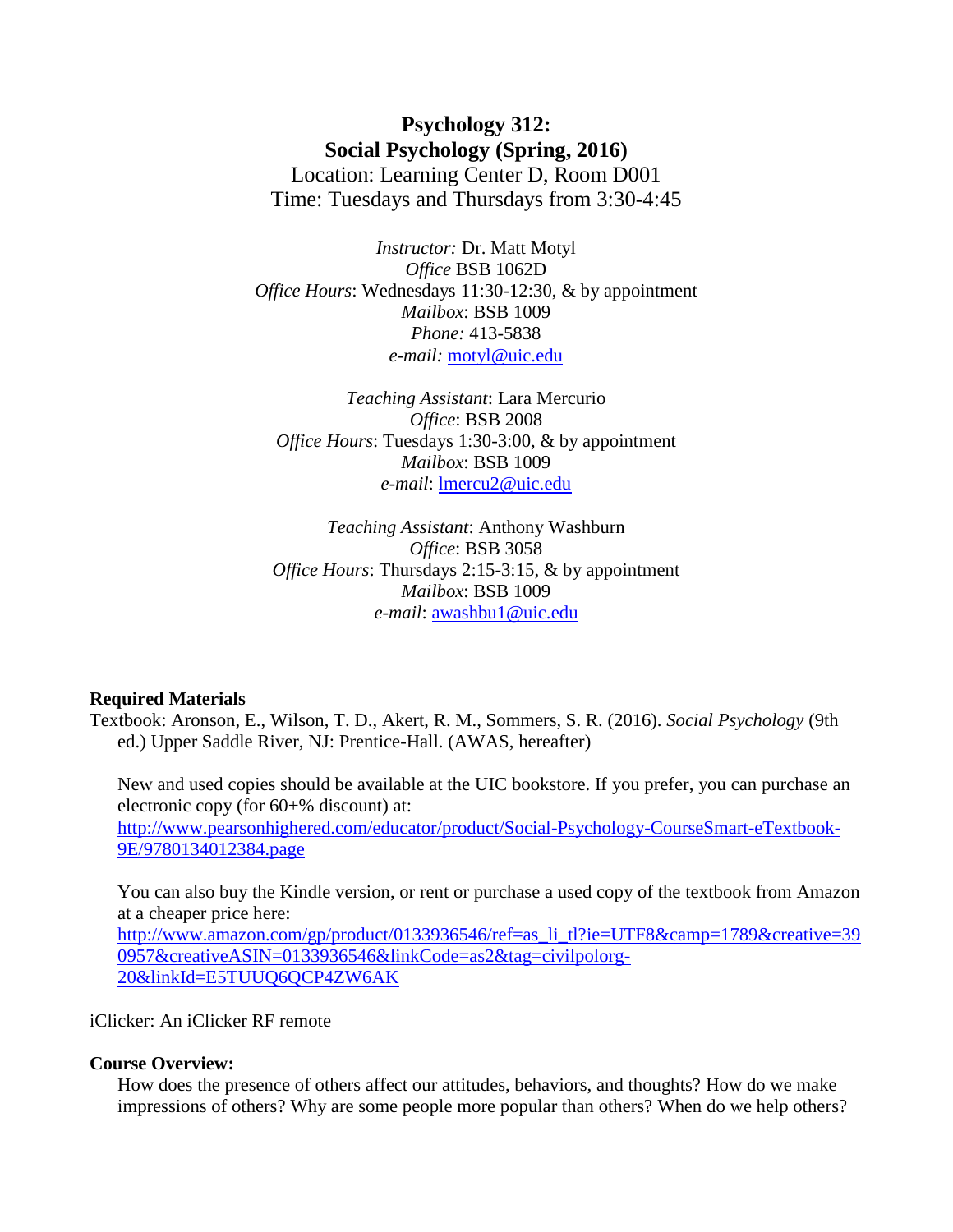When do we become aggressive or violent? Why do we conform? What makes us fall in love with one person but not another? What are the characteristics of couples that stay together? What strategies can we use to negotiate a good deal on a new car? How do stereotypes affect people? These are just a few of the many questions that social psychologists address in their research. Social psychology is the scientific study of how our thoughts, feelings, and behaviors influence, and are influenced by, other people. This course provides a broad introduction to the field of social psychology. Social psychology is grounded heavily in theory and the scientific method, and we will focus on both in this course.

#### **Course Prerequisite:**

Grade C or better in PSCH 242

### **Course Objectives:**

Students should leave this course with an understanding of:

- Social psychological theories and explanations for how people and environments shape our thoughts, feelings, and behaviors
- How theories of social behavior are translated into scientifically testable hypotheses
- How hypotheses are tested and evaluated by conducting experiments and observing behavior appreciating these research methods and techniques will underscore the value of the scientific method and scientific reasoning in understanding our world
- How to be a good consumer of research, and to critically evaluate scientific findings about social psychological issues that affect us all
- How to use social psychology to understand everyday life (e.g., interactions with other people and groups, relationships, mind-body issues and health, political processes, law and policy and social processes more generally)

#### **Course Format and Expectations:**

We will meet twice a week for 75-minute interactive lectures. Videos, class demonstrations, and discussions will supplement the lectures. I will assume that you have completed the reading assignments before each class meeting. In class, we will discuss some—but not all—of the topics from the book. Instead, we will use the class time to gain an in-depth understanding of selected topics. Because you are responsible for knowing theory and research not covered in the reading material, it is a good idea to attend every lecture (see below). You are responsible for both book and class material on the exams. If you miss class, be sure to get notes from a classmate.

#### **Attendance and Learning Environment:**

Though, I will not take formal attendance, I will incorporate iClicker polls, questions, and popquizzes. To obtain credit for these activities, you must be present and have your iClicker. Your participation in these activities is part of your grade (see grading section below, for details), so bring your iClicker to each and every class. Moreover, it is in your best interest to attend class. When you miss class, you may miss out on iClicker points, important announcements, and important material NOT covered in the book that may appear on your exams. You are responsible for all material covered in class. Under no circumstance will I or your teaching assistant(s) provide you with notes from classes that you miss. I spend a lot of time trying to make the lectures enjoyable and informative (I am passionate about social psychology and try to convey this in my lectures); so, please invest in your education, make your parents proud, do it because everyone else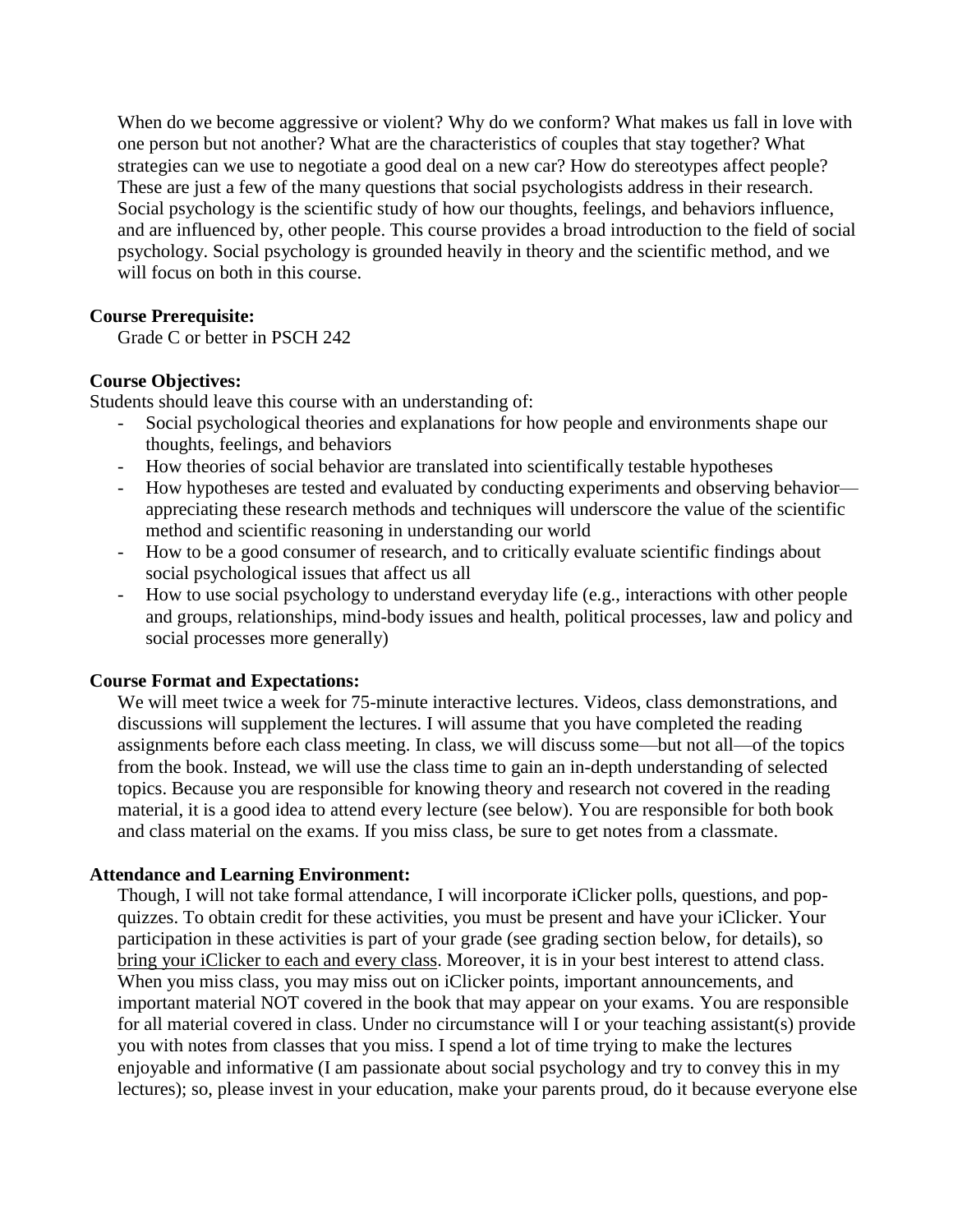is doing it (see Asch experiments in Ch. 8), or your instructor told you to (see Milgram experiments in Ch. 8). Even if you don't know the reason that you're coming to class (see Nisbett & Wilson studies on pg. 112), I expect to see you there.

I think of the classroom as a community, where success depends on all of our contributions and behaviors. The best classroom communities emerge when everyone comes to class prepared to contribute to the class discussion in a thoughtful manner. These classroom communities are not disrupted by phone calls, texting, Facebooking, Tweeting, Instagramming, emailing, reading newspapers, playing games, talking with others, or engaging in other distracting shenanigans. Over the semester, I promise that I will not stop mid-lecture to catch up on my Twitter feed or to check out recent LOLcats. Please do not do any of these things during class. If you do, you will be asked to leave.

If you do not understand something in class or the textbook, please ask. If you feel uncomfortable asking during class, you may ask immediately following class, via email, or by requesting to meet with me or your TA.

Social psychology studies some sensitive subjects, including body-image, conformity, prejudice, and violence. Thus, it is especially important to be respectful of each other. If something in the reading, lecture, or discussion makes you uncomfortable, please let me know. The material can be difficult but is important to understand.

#### **Blackboard Page**

Information about the course, including this syllabus, is on Blackboard. It is important that you check Blackboard regularly for announcements. I will post my powerpoint slides on Blackboard so that you won't need to worry about writing down everything on every slide and so that you'll be able to review them before tests. I will post supplemental readings, news articles, videos, cartoons, and other information / links to material that may help shed light on the course material. This content will typically be an application of social psychology in the real-world. I encourage you to share similar material from your everyday life with the course in our supplemental materials page on Blackboard.

As you likely know, Blackboard includes a feature that allows students and faculty to communicate via email. If you choose to use this feature, please keep in mind that you may only use it for purposes relating directly to this course. Please do not use it for solicitations or advertisements of any products, services, or events not directly related to course content. If you do use it to solicit or advertise products, services, or events directly related to course content, please ask the permission of the instructor (Dr. Motyl) before doing so.

#### **Exams**

There will be four multiple-choice tests. The tests are roughly evenly spaced throughout the semester (2/4, 3/1, 3/31, 4/21) and the questions will be focused on the material from the previous few weeks of class. That said, there may be some questions on content tested on previous tests, making each test somewhat cumulative. There will be an optional final exam (5/6) that is cumulative. If you cannot attend on at least FOUR of these exam dates, then you should not enroll in this course. All exams will consist of multiple choice questions and will be worth 100 points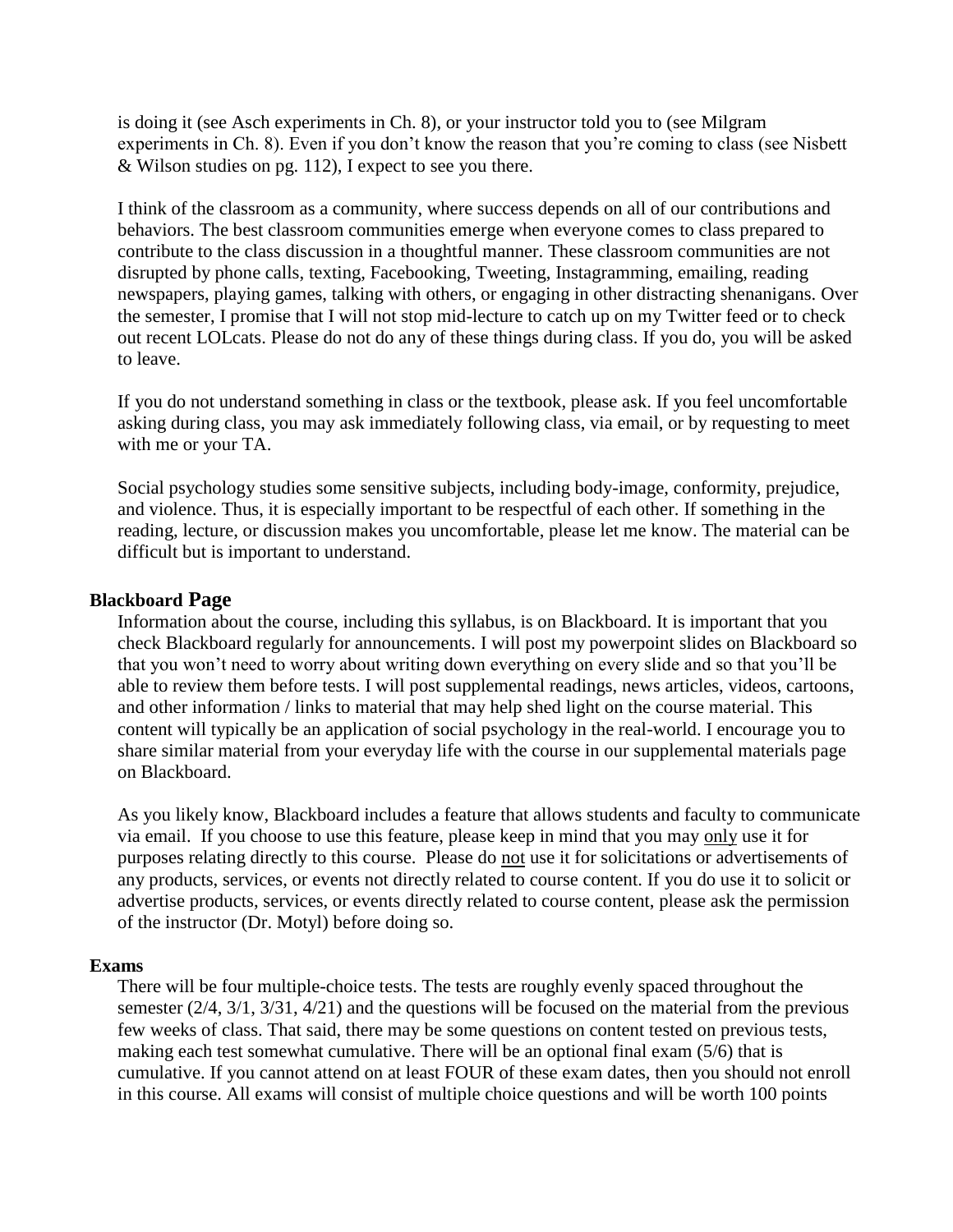each. Exams will cover material from the text (even if I did not discuss it in class) and material from lecture (even if it was not covered in the text).

Exam grades will be posted on blackboard. If you are interested in going over your exams, you may come to our office hours or set up an appointment to meet with one of us. If you choose to go over an exam, you must do so within 2 weeks of taking the exam. I impose this limit because (a) it is more useful to you to go over your exam early, and (b) many students try to cram all the reviews into the days just before the final exam, which leads to overcrowded office hours and is a very poor strategy for long-term retention.

Because your grade is based upon the top four of five potential exam scores, THERE WILL BE NO MAKE-UP EXAMS UNDER ANY CIRCUMSTANCES. If you must miss an exam, for whatever reason, there is no need to contact me. Missing an exam means that the final exam is no longer optional for you. Of course, you should miss an exam only if absolutely necessary, as you cannot predict whether something may interfere with your ability to take a future test. You are best served by taking all five exams.

#### **Homework Assignments**

There will be TWO homework assignments. One will be a short 1-2 page paper where you will have the opportunity to think like a social psychologist and apply some of the material that you have learned. The other will be a group project where you are asked to bring social psychology to life and teach some concept to someone who has never taken a class in social psychology. Details about the assignments will be provided later in the semester.

# **Grading**

| <b>Item</b>                  | Possible       | Earned |
|------------------------------|----------------|--------|
|                              | Points         | Points |
| Exam 1                       | 100 points     |        |
| Exam 2                       | 100 points     |        |
| Exam 3                       | 100 points     |        |
| Exam 4                       | 100 points     |        |
| Exam $5$ (*optional*)        | $*100$ points* |        |
| iClicker                     | 50 points      |        |
| Homework #1                  | 50 points      |        |
| Homework #2                  | 50 points      |        |
| <b>Total Possible Points</b> | 550 points     |        |

Your final grade for the course will be determined as follows:

| Grade     | Percent       | <b>Raw Points</b> |
|-----------|---------------|-------------------|
| A         | $89.5 - 100$  | 492.25-550        |
| B         | $79.5 - 89.4$ | 437.25-492.24     |
| $\subset$ | 69.5 - 79.4   | 382.25-437.24     |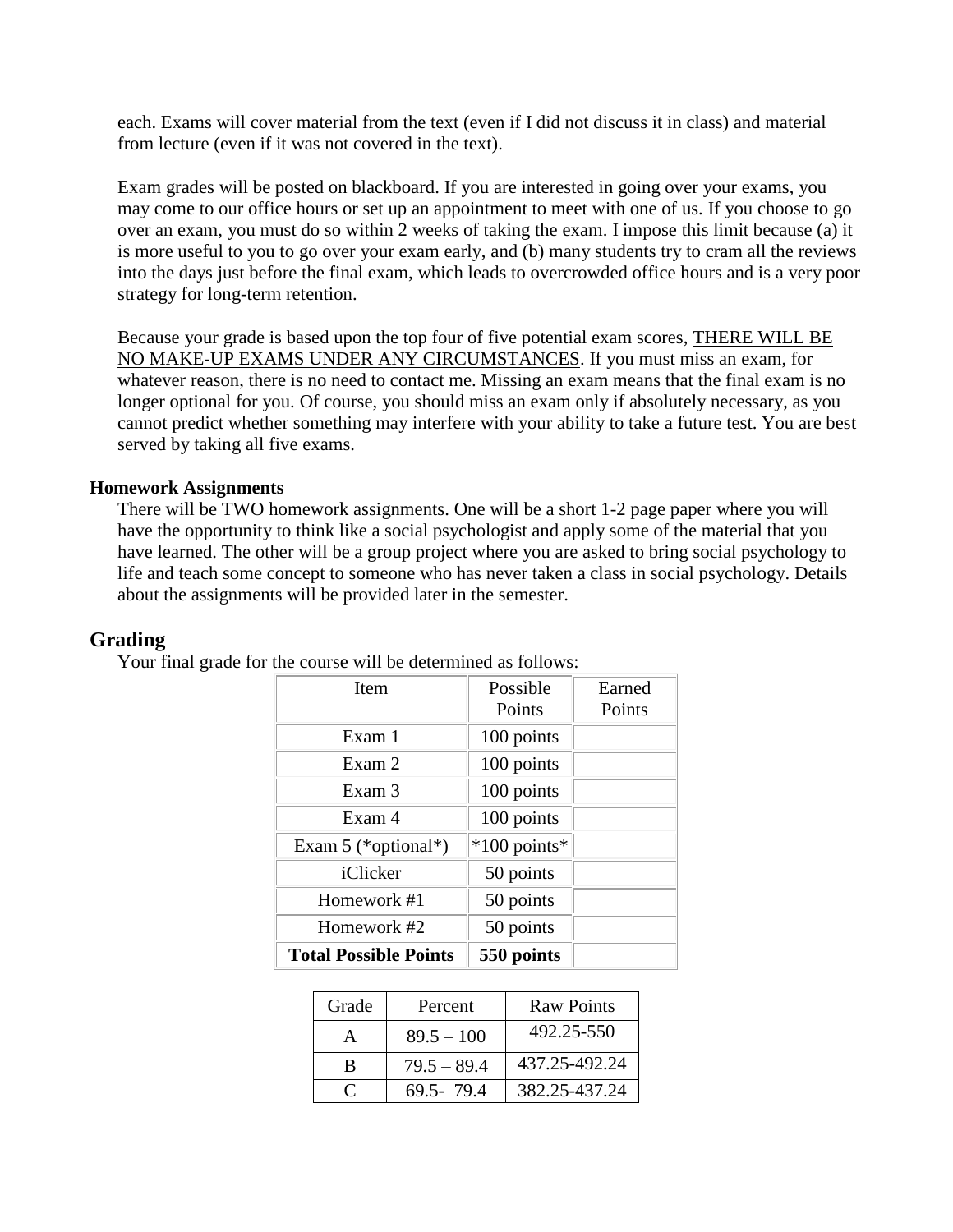| 69.4<br>$59.5 -$ | 327.25-382.24 |
|------------------|---------------|
| Δ                | 0.327.24      |

#### **Email and Question-Answering Policy:**

Ideally, I would like to get to know each of you individually. Unfortunately, with a class this large, that is not possible. Nor is it possible for me to have regular email conversations with all of you. Please do not email me or the TAs about matters that you can look up on the syllabus. If you miss a class, please do not expect us to answer questions about it over email. If you have questions about the material or the assignments, please see the instructor or TA after class, or go to the instructor or TA office hours. If you have questions or comments on the material, feel free to email the instructor or TA and include PSYCH 312 and YOUR NAME in the subject line. We receive hundreds of emails every day, so following this rule will help us to identify your email as important and related to class. Our policy is to respond to emails within two working days of receipt. Working days are Monday through Friday. So, if you send an email on Saturday, we might not get back to you until Tuesday. Please be aware of this and adjust your expectations accordingly. I am available to all of my students and encourage all of you to visit me during office hours, even if it's to have a casual chat. However, given the large size of the class, I am less encouraging of email. If you have concerns or questions, you should check the course syllabus and Blackboard. If you cannot find your answer there, try posting a question in the discussion forum on Blackboard. If that doesn't work, then come to office hours or arrange an appointment with your TA. If you send them to me, I will forward them to your TA and that will delay your response.

To reiterate, DO NOT SEND EMAILS REGARDING YOUR GRADES. The syllabus contains the point values for all grade entries and space for you to keep track of your own grade. If you have additional questions, please ask them after class or during office hours. Any email inquiries about grades will go without a response.

#### **Grade Appeals:**

If you feel strongly that your grade on an assignment or test was unfair, you have the right to appeal. In such cases, you must first talk with your TA to find out why your assignment or exam was graded the way that it was. Usually, you will be able to resolve things directly with your TA. If an issue remains, however, you may submit a word document stating (a) what test item you are questioning and (b) your rationale for the appeal. Email the document to Professor Motyl. When you request a grade appeal, Professor Motyl will re-grade the entire test or assignment—not just the single item or aspect that you are appealing. Thus, it is possible that your grade could go down on the basis of an appeal if an error that had initially favored you is caught on a second examination. **An appeal of a test item or assignment MUST be submitted within two weeks of when the assignment was handed back / posted; there will be no exceptions to this rule.**

#### **Academic Integrity:**

*As an academic community, UIC is committed to providing an environment in which research, learning, and scholarship can flourish and in which all endeavors are guided by academic and professional integrity. All members of the campus community–students, staff, faculty, and administrators–share the responsibility of insuring that these standards are upheld so that such an environment exists. Instances of academic misconduct by students will be handled pursuant to*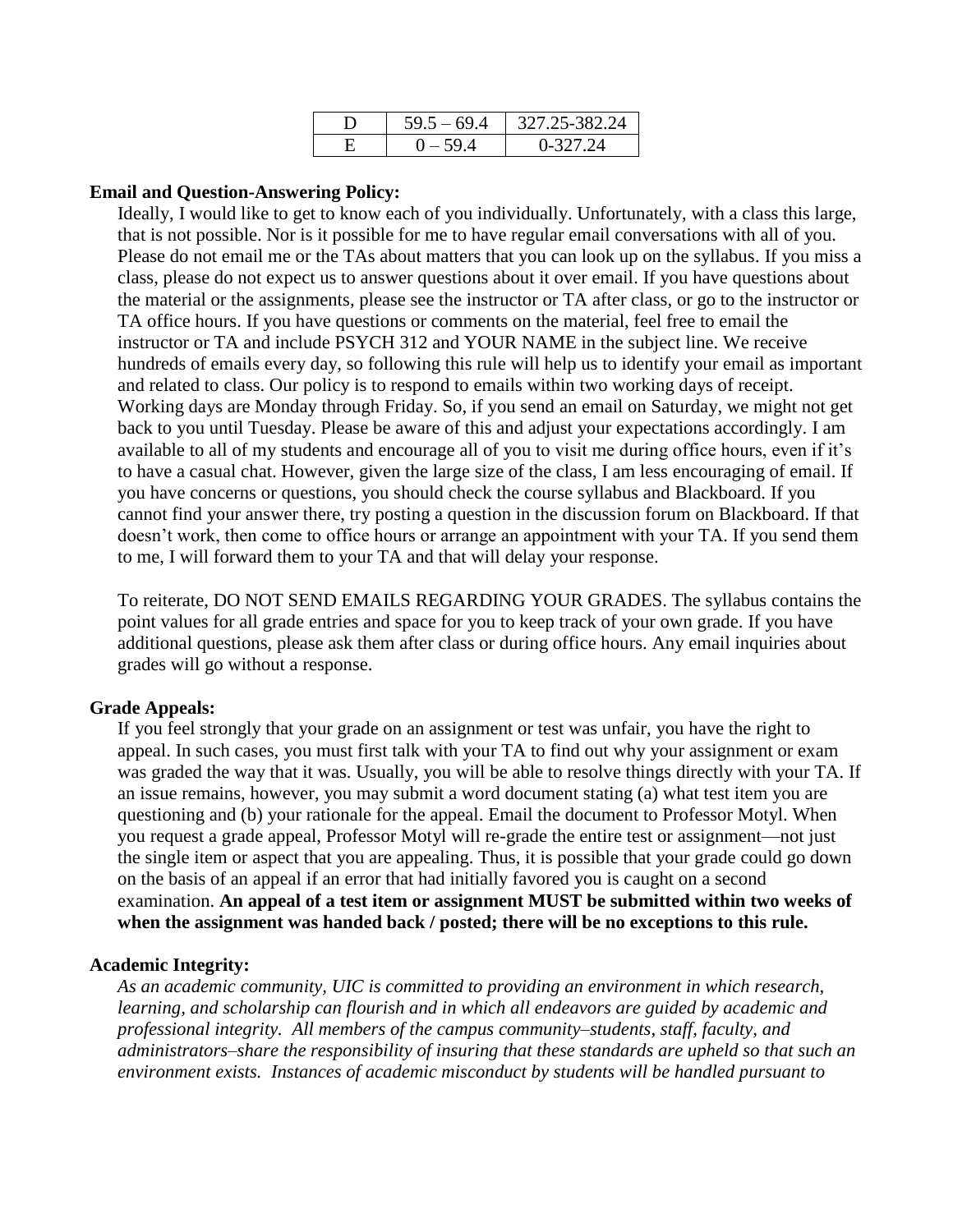# *the Student Disciplinary Policy: <http://www.uic.edu/depts/dos/docs/Student%20Disciplinary%20Policy.pdf>*

In fairness to the vast majority of students who take their college career seriously, **no form of cheating will be tolerated**. If you cheat on any exam or assignment in this class, you will fail the entire class and I will file official judicial charges against you immediately with the Dean of Students, who will place a notice about the incident in your permanent record. There will be no exceptions to this policy.

Cheating includes, but is not limited to, looking on others' tests or letting them look on yours during a test, copying or giving others test answers, using your cell phone or other electronic devices during an exam without prior explicit permission to do so, and plagiarism which includes copying the words of a fellow student or any other author in your papers, copying even short phrases from written work that you are using as a reference (even if you cite it properly), handing in work that you have handed in for another class, and handing in papers you've gotten from the internet or from other students.

No form of reproduction or provision of exams or assignments, or any part thereof, including, but not limited to, copying for personal use, sharing with current or prospective students, or posting on the Internet in open access or restricted selective spaces is permitted without the written permission of the course instructor, Dr. Motyl.

All violations of student conduct or academic integrity will be handled according to UIC's student conduct policy: <http://www.uic.edu/depts/dos/studentconduct.html>

#### **Students with Disabilities:**

Students with disabilities who require accommodations for access and participation in this course must be registered with the Office of Disability Services (ODS). Please contact ODS at (312) 413- 2103 (voice) or (312) 413-0123 (TTY). More information about accommodations is available at [http://www.uic.edu/depts/oaa/disability\\_resources/faq/accommodations.html.](http://www.uic.edu/depts/oaa/disability_resources/faq/accommodations.html)

# **Religious Holidays:**

Campus Policy States: The faculty of the University of Illinois at Chicago shall make every effort to avoid scheduling examinations or requiring that student projects be turned in or completed on religious holidays. Students who wish to observe their religious holidays shall notify the faculty member by the tenth day of the semester of the date when they will be absent unless the religious holiday is observed on or before the tenth day of the semester. In such cases, the student shall notify the faculty member at least five days in advance of the date when he/she will be absent. The faculty member shall make every reasonable effort to honor the request, not penalize the student for missing the class, and if an examination or project is due during the absence, give the student an exam or assignment equivalent to the one completed by those students in attendance. If the student feels aggrieved, he/she may request remedy through the campus grievance procedure.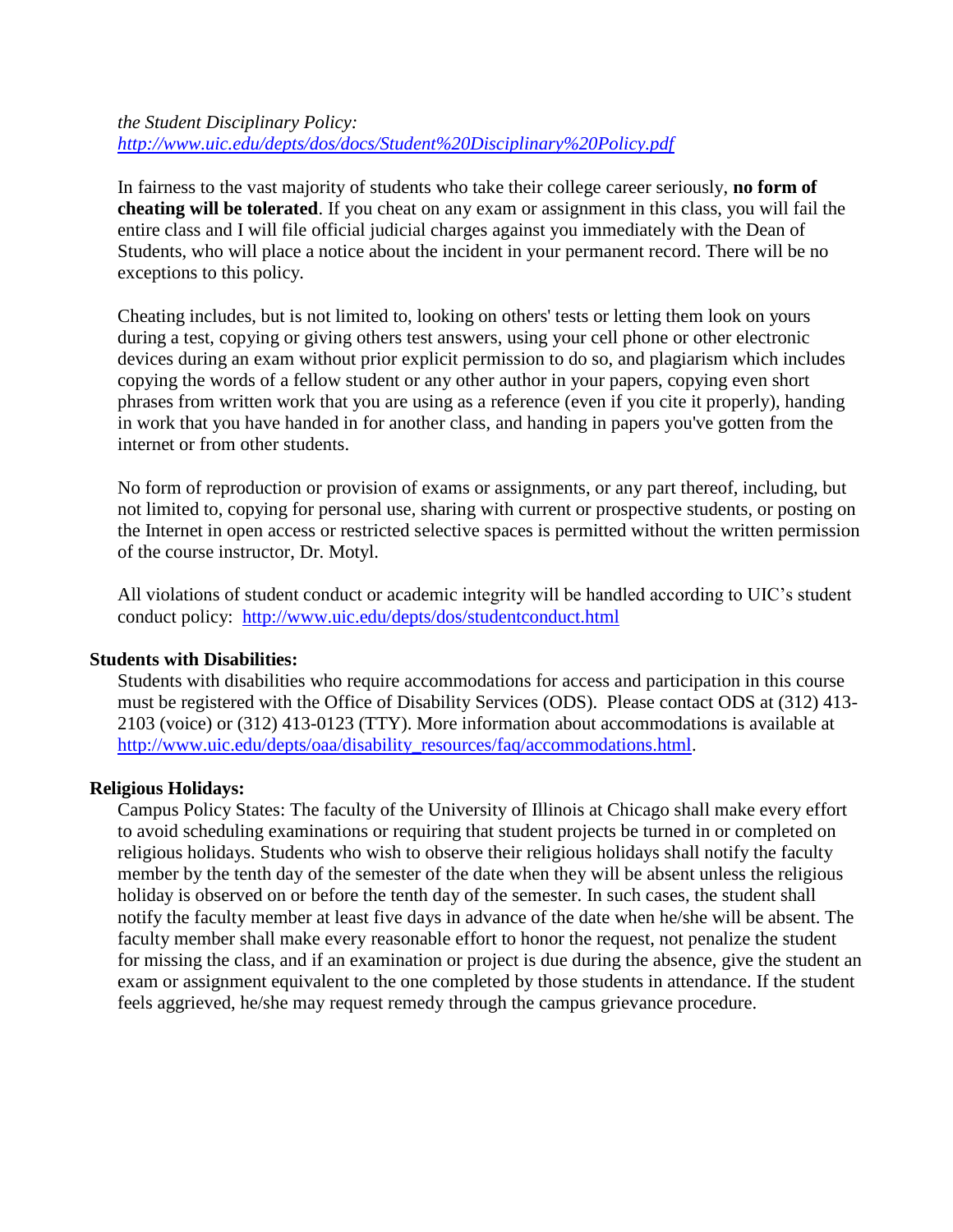#### **Incompletes:**

University policy on incomplete grades is very strict. I will grant an incomplete grade only under the most extreme circumstances. Do not request an incomplete unless the following conditions apply (taken from the undergraduate catalogue):

*Course work is incomplete when a student fails to submit all required assignments or is absent from the final examination; incomplete course work will normally result in a failing grade. The IN (incomplete) grade may be assigned in lieu of a grade only when all the following conditions are met: (a) the student has been making satisfactory progress in the course; (b) the student is unable to complete all course work due to unusual circumstances that are beyond personal control and are acceptable to the instructor; (c) the student presents these reasons prior to the time that the final grade roster is due. The instructor must submit an Incomplete report with the final grade roster for the IN to be recorded. This report is a contract for the student to complete the course work with that instructor or one designated by the department executive officer in the way described and by the time indicated on the report. In resolving the IN, the student may not register for the course a second time, but must follow the procedures detailed on the report. An IN must be removed by the end of the student's first semester or summer session in residence subsequent to the occurrence, or, if not in residence, no later than one calendar year after the occurrence. When the student submits the work, the instructor will grade it and change the IN to the appropriate grade. If an undergraduate fails to meet the stated conditions, the instructor will assign an E for the final grade.*

#### **Letters of Recommendation:**

I am happy to provide letters of recommendation for students who have demonstrated excellence in my class. In order to write a good letter, I must know you. So, if you anticipate requesting a letter of recommendation from me, please ensure that you meet with me at least once to discuss your aspirations and plans. If I don't know you, I cannot write a letter for you.

#### **Legal Disclaimers**

The content of this course is the intellectual property of the instructor and is covered by copyright law. The exams and handouts in this class are copyrighted. Any sale, reproduction, or retransmission of course-related materials (including exams or exam questions) is a violation of US Copyright Law, and any parties (students or commercial enterprises) involved in such illegal activities are subject to both criminal and civil prosecution. Students are allowed to provide or lend notes to fellow students, provided they do not financially profit from doing so. The commercialization of class notes, however, is strictly prohibited; violators will be prosecuted.